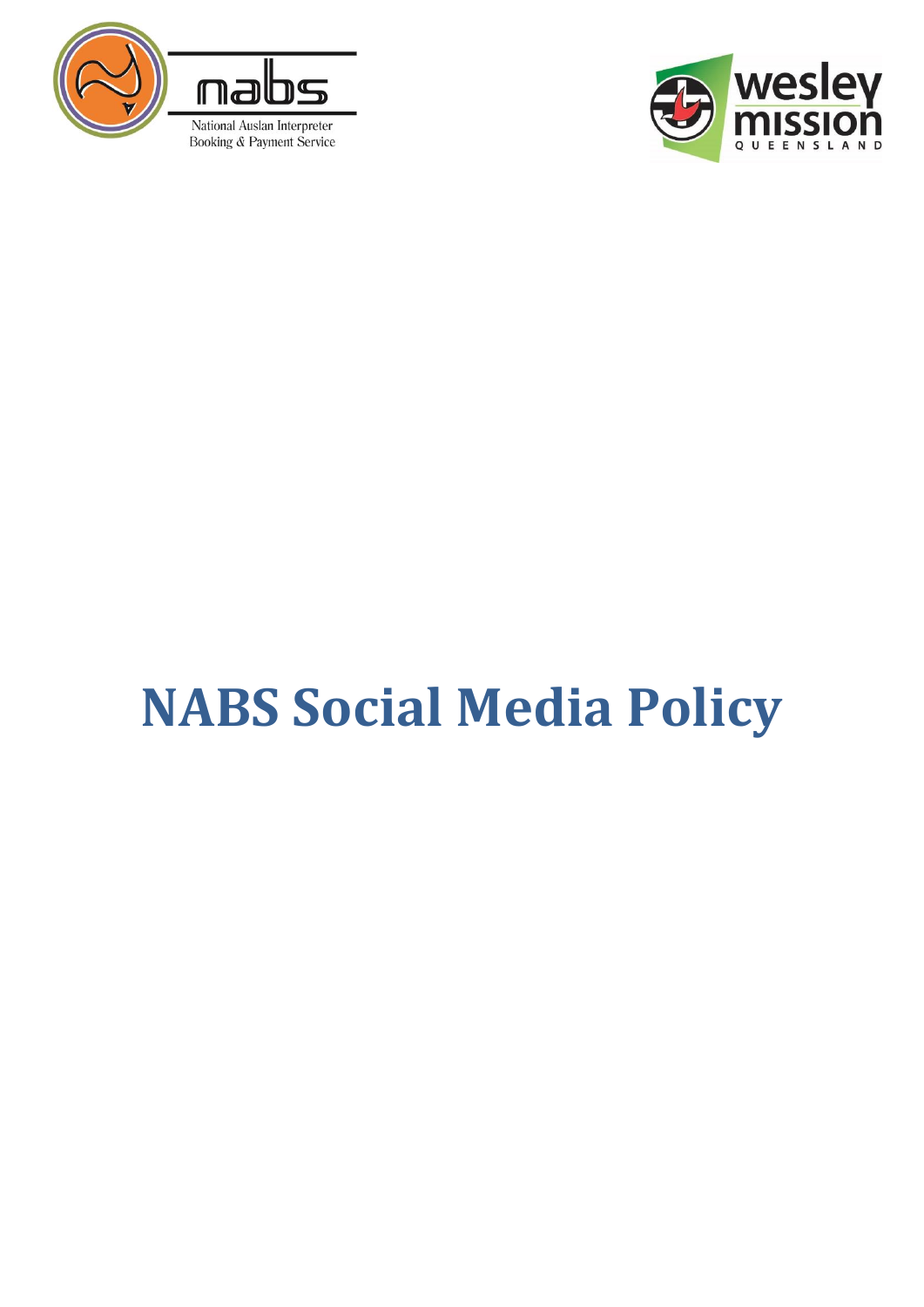



## **Contents**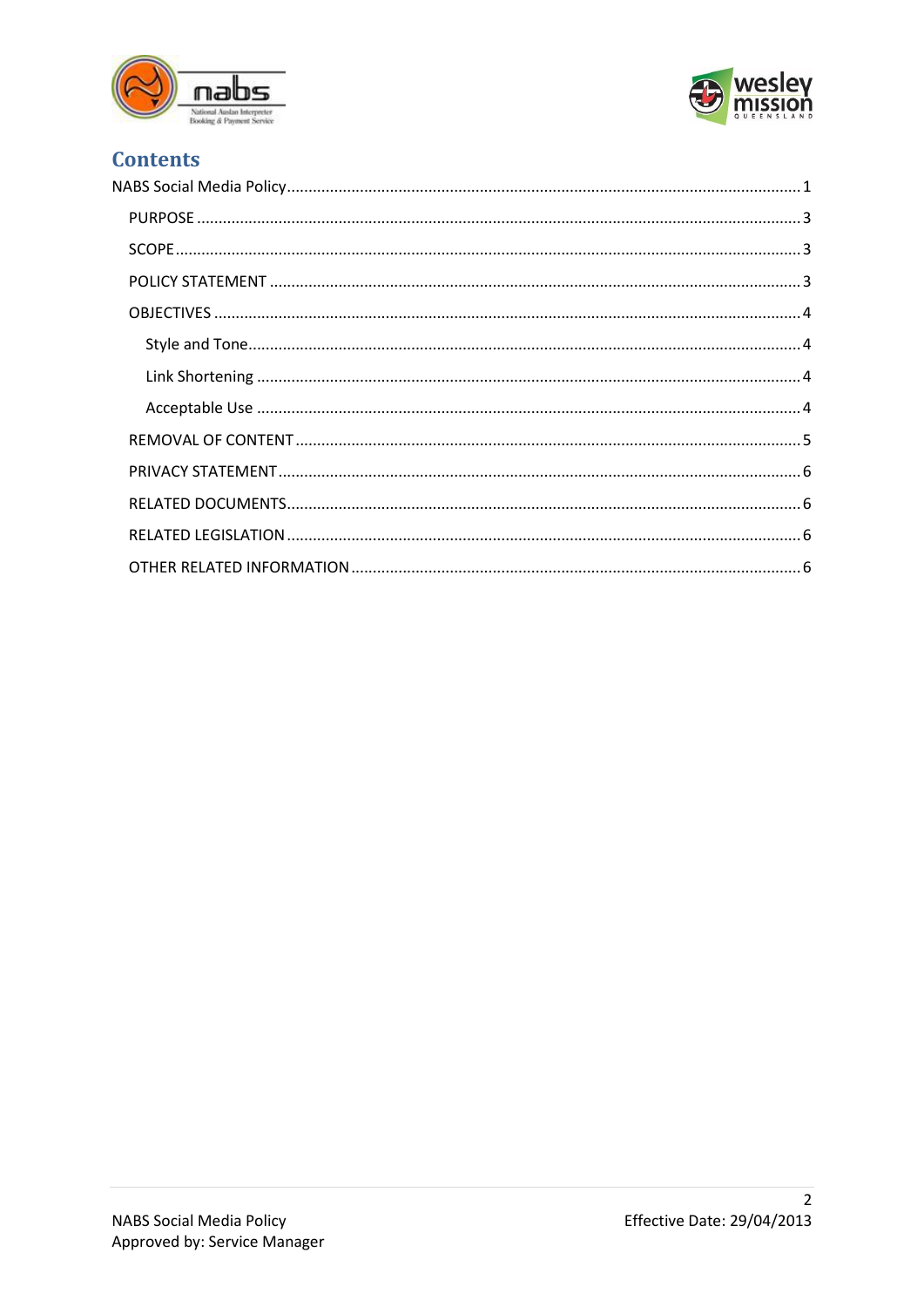



## <span id="page-2-0"></span>**PURPOSE**

With the rapid growth and application of social media, the National Auslan Interpreter Booking & Payment Service (NABS) recognises the need to have a policy so that those who use social media have guidance as to NABS expectations where social media are used.

This policy is intended to provide all NABS stakeholders, employees and industry partners with:

- a guide on appropriate use of social media
- clarity on appropriate conduct when using social media
- information on responsibilities when using social media

For all important information regarding NABS and its services, the website should be the primary source of information: [www.nabs.org.au](http://www.nabs.org.au/)

## <span id="page-2-1"></span>**SCOPE**

Social media, for the purposes of this policy, is all online media which allows user participation and interaction, including

- Social networking sites, such as Facebook, MySpace,
- Video and Photo sharing websites, such as Flickr, You Tube, Instagram
- Micro-blogging and activity stream sites such as Twitter
- Blogs and Blogging platforms such as WordPress, Blogger, Tumblr
- Forums and discussion boards such as Google Groups
- Any other websites that allow individual users or companies to use simple publishing tools, such as wikis

## <span id="page-2-2"></span>**POLICY STATEMENT**

NABS uses social media to connect with stakeholders including the Deaf and Interpreting communities, colleagues, industry bodies and heath care professionals and for the promotion, development and delivery of services as outlined in the Communication Strategy.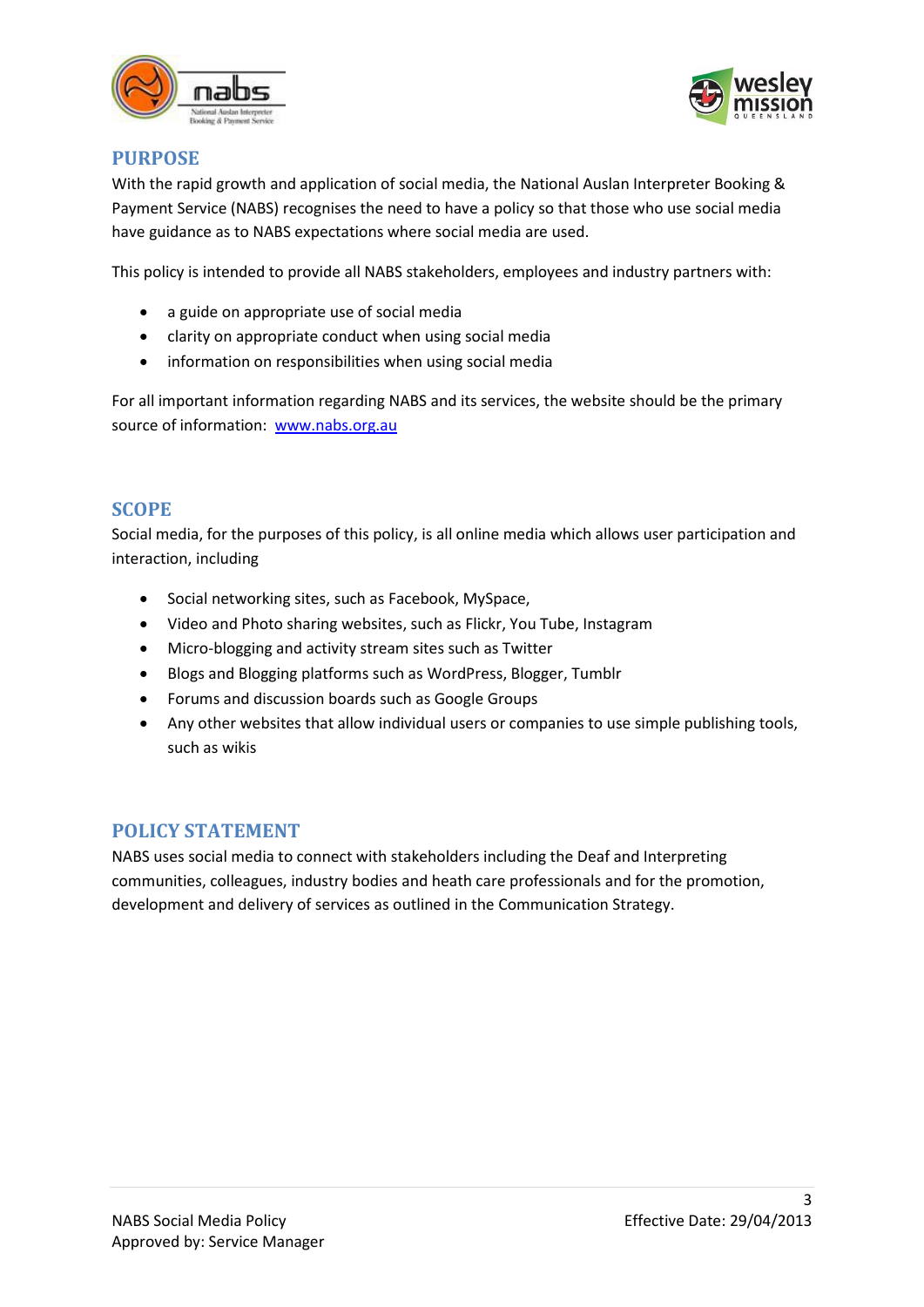



## <span id="page-3-0"></span>**OBJECTIVES**

The following should be considered at all times when using social media:

## <span id="page-3-1"></span>**Style and Tone**

The tone used on all communications should reflect NABS organisational objectives.

Content for our social media channels comprises a mix of "business as usual" and audience specific communications. Content should be:

- Relevant : the channels will cover a broad base of content types and sources relevant to our industry sector and the community we serve.
- Respectful : professional, respectful and in plain and simple language; with captioning on our Auslan videos wherever possible to meet accessibility standards within the limitations of the social media tool or website we use
- Credible : any material that appears on our social media channels should be relevant to our objectives
- Inclusive : we will, wherever possible, link to relevant content elsewhere and re-publish messages from stakeholders and related government departments
- Monitored : for inappropriate content
- Non-Hazardous : we will not willingly post or link to any materials that are defamatory, harassing or indecent
- Confidential : we will not willingly include information of a confidential or private nature
- Timely: we will respond to questions/feedback Monday to Thursday during normal business hours, with an aim to respond within 2 working days.

#### <span id="page-3-2"></span>**Link Shortening**

URLs may be shortened using link compressing sites to ensure simplicity for our customers.

#### <span id="page-3-3"></span>**Acceptable Use**

#### **Official Use**

Official use refers to communication from one of NABS branded social media channels. Employees conducting official communication through social media:

- Must comply with relevant NABS and Wesley Mission Brisbane Policies
- Should not comment in depth on activities of other agencies that is not on the public record without authority to do so
- Must avoid any statement that might bring NABS into disrepute
- Must not commit NABS to any action or initiative without appropriate authority
- Must not disclose official information unless authorised to do so
- Should be aware of the laws covering libel, defamation, privacy and the protection of intellectual property
- Must behave with respect, courtesy and without harassment
- Must deal appropriately with information, recognising that some information needs to remain confidential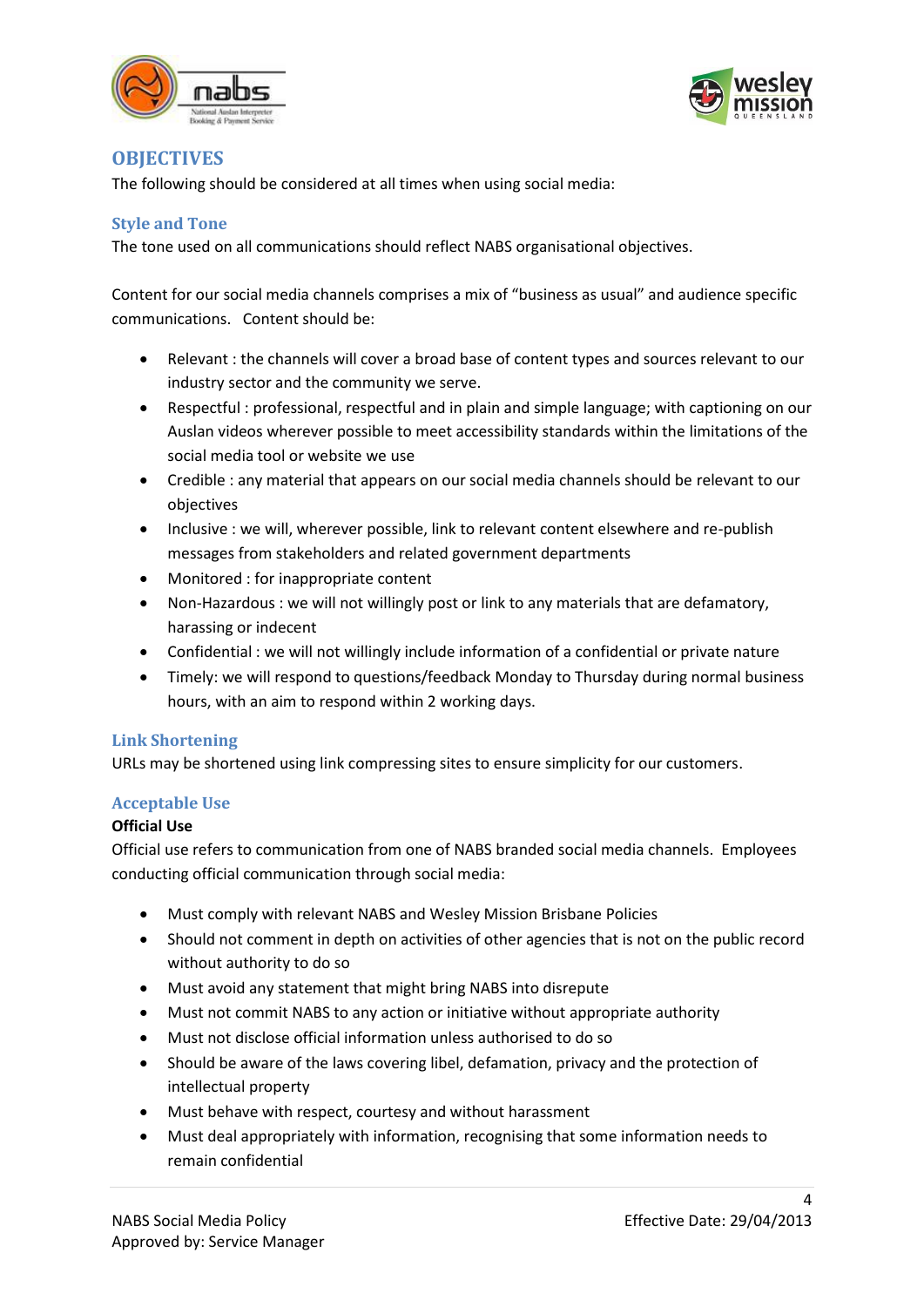



- Must deliver services fairly, effectively, impartially and courteously
- Must be sensitive to the diversity of our audience
- Must take reasonable steps to avoid conflicts of interest
- Must uphold the values, integrity and reputation of NABS and Wesley Mission Brisbane
- Must protect personal information entrusted to NABS from distribution into the public domain
- Must have approval from the appropriate authority to use social media in an official capacity
- Should take note of any copyright/Creative Commons notices attached to content to be used

#### **Professional Use**

Professional Use refers to an employee commenting personally but as an experienced person in their particular field. They are not representing NABS. Employees participating in social media in a professional capacity:

- Must declare their purpose and their position as a representative of NABS, eg "I am John Doe, a casual interpreter with NABS"
- Must provide a disclaimer making it explicit that their views do not represent those of NABS, eg "This post represents the views of the author only and does not represent the official views of NABS."
- Must ensure all activities are in line with NABS policies and objectives
- Must not disclose official information unless authorised to do so
- Must protect personal information entrusted to NABS from distribution into the public domain

#### **Private Use**

Private use is when an employee is commenting with a profile that is not an official NABS or Wesley Mission Brisbane official staff account. Employees participating in private social media activity must uphold Wesley Mission Brisbane Code of Conduct and Social Media & Networking Policy even when material is posted anonymously or using an alias.

## <span id="page-4-0"></span>**REMOVAL OF CONTENT**

NABS reserves the right to, at its discretion, enforce its Social Media Policy and remove any posted messages that it considers to be in breach of the Policy.

- Content will be removed if it is of a defamatory nature. This includes, but is not limited to those that are: racist, sexist, threatening, insulting, unlawful and threatening to another's privacy.
- NABS reserves the right to determine what content postings fall under the above categories
- NABS expects that comments be delivered respectfully and in a constructive manner. NABS values feedback in any shape or form and will make every effort to address all feedback.